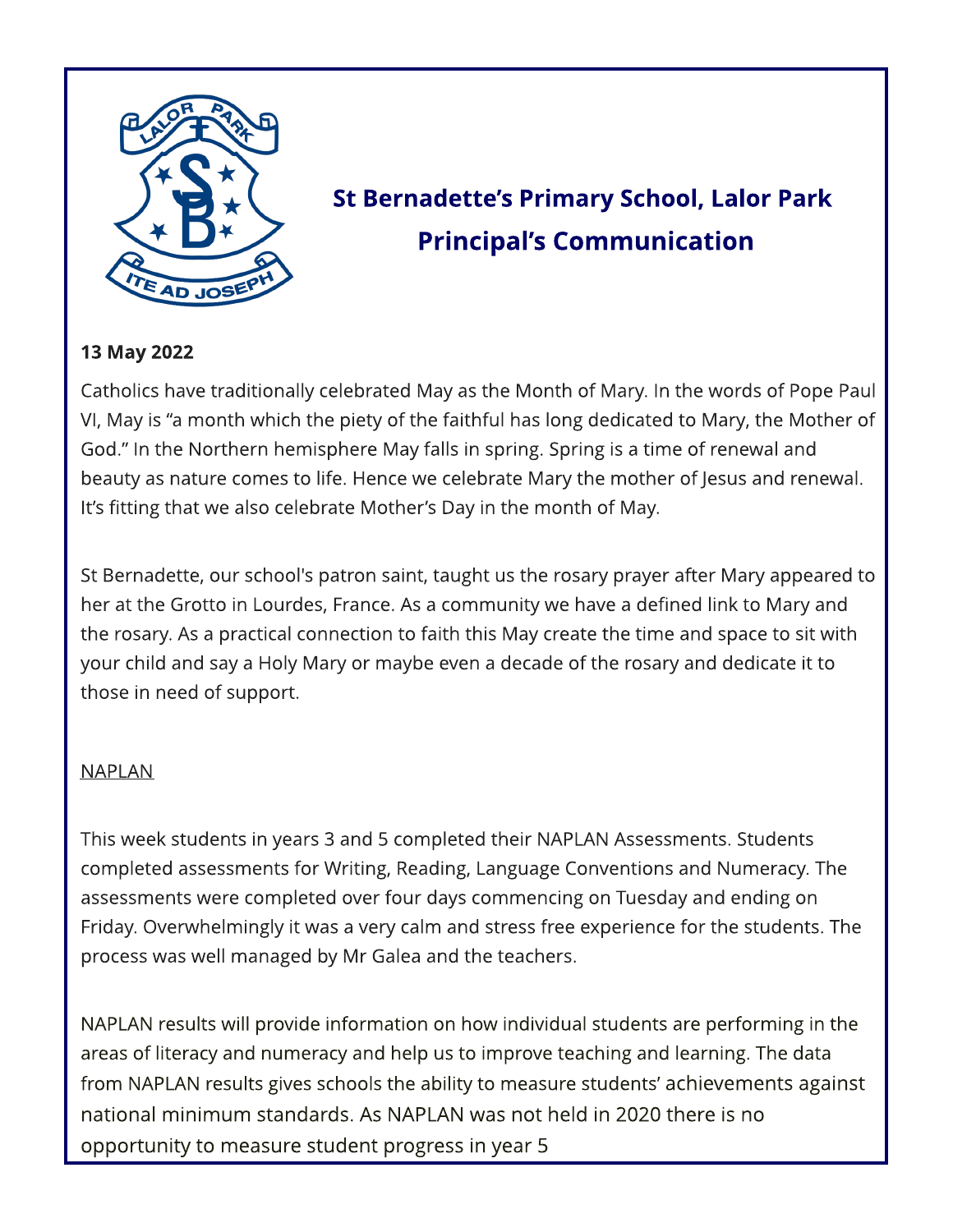NAPLAN is an important test but it is not the only test we use to evaluate student progress. In fact at any time we can quite confidently discuss individual student progress. NAPLAN more often than not affirms what we already know about a student.

# Winter Uniform

As per previous communication it is now expected that all students are wearing full winter uniform This includes black leather school shoes, school jackets or jumpers and hats. Students who wish to wear a beanie or gloves must also purchase these from the School Locker. If you are experiencing difficulties in meeting this expectation contact the office for assistance.

## Morning Supervision

The school gates open at 8.30 when morning supervision begins. It has been reported that a number of students are arriving early and are waiting outside the school gates for a substantial period of time. Parents are advised that this is done with your consent and that it can pose some safety issues for your child.

It may be necessary to make an alternate arrangement such as;

- rethinking your morning routine to align with supervision times
- utilising the before school care facility operated onsite
- arranging supervision with friends / family.

The safety of all students is a primary concern. Parents should discuss their expectations with their children to ensure their safety.

#### 2023 Enrolments

2023 enrolments are well underway. I have had the opportunity to meet with a number of new families to discuss 2023 enrollment. A reminder to our current families that enrollment for 2023 should be done now. Additionally if you know of any friends or family interested in attending St Bernadette?s a gentle reminder might be required.